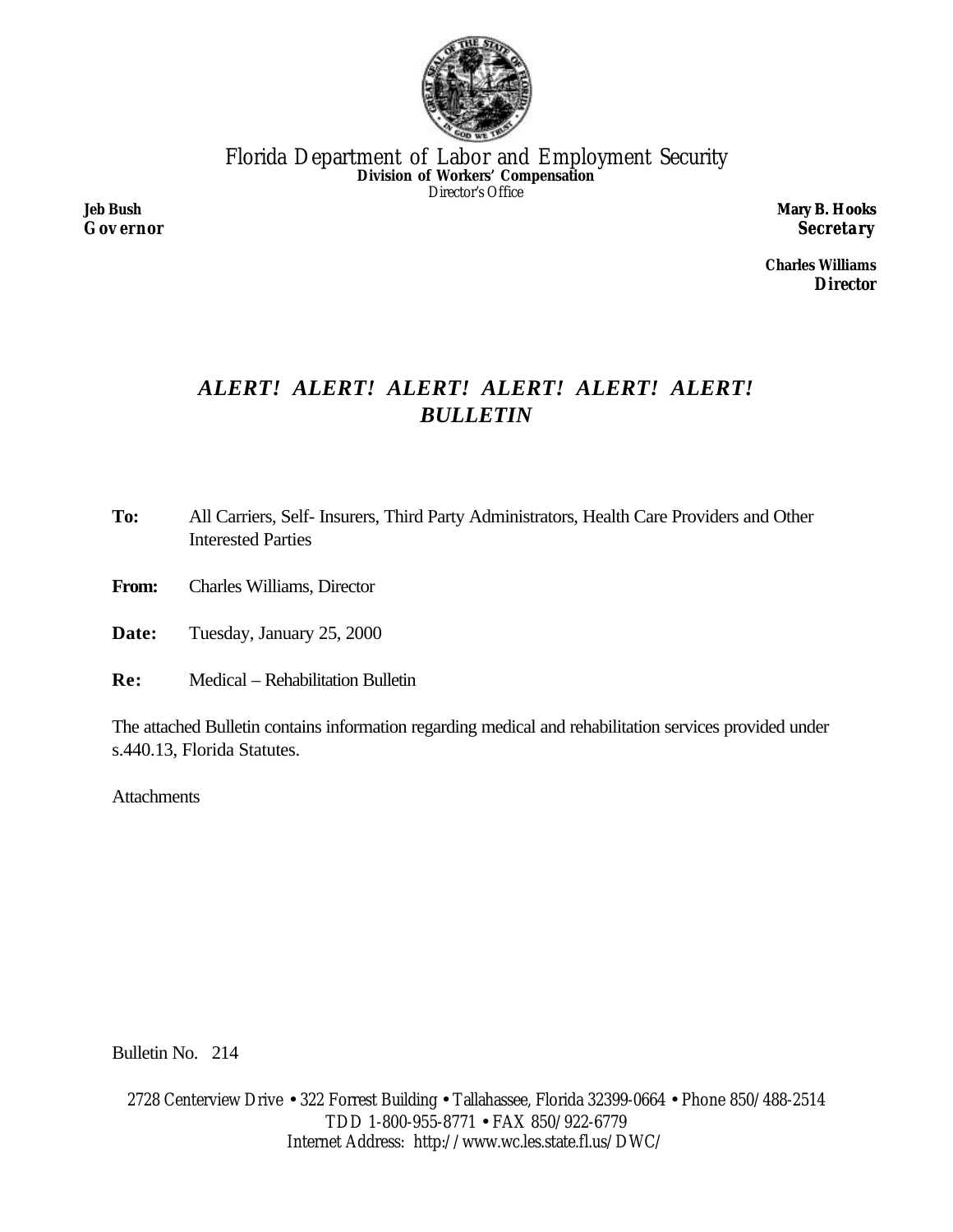#### **······························································**

## **REHABILITATION – MEDICAL BULLETIN**

# **Division of Workers' Compensation Bureau of Rehabilitation and Medical Services 2728 Centerview Drive – Suite 100 Forrest Building Tallahassee, Florida 32399-0664 (850) 488-3431 ······························································**

This bulletin includes information on the following topics:

**··············**

**················**

|           | TOPIC                                                                                       |
|-----------|---------------------------------------------------------------------------------------------|
| A.        | Provider Reimbursement in Managed Care Arrangements                                         |
| <b>B.</b> | <b>Carrier Utilization Review</b>                                                           |
| C.        | Petition for Benefits Filed by Health Care Providers                                        |
| D.        | Delayed Medical Authorization – Requests for Assistance                                     |
| Ε.        | Clarification on Roles of Division and Agency for Health Care Administration                |
| F.        | Education and Technical Provided by Bureau of Rehabilitation and Medical<br><b>Services</b> |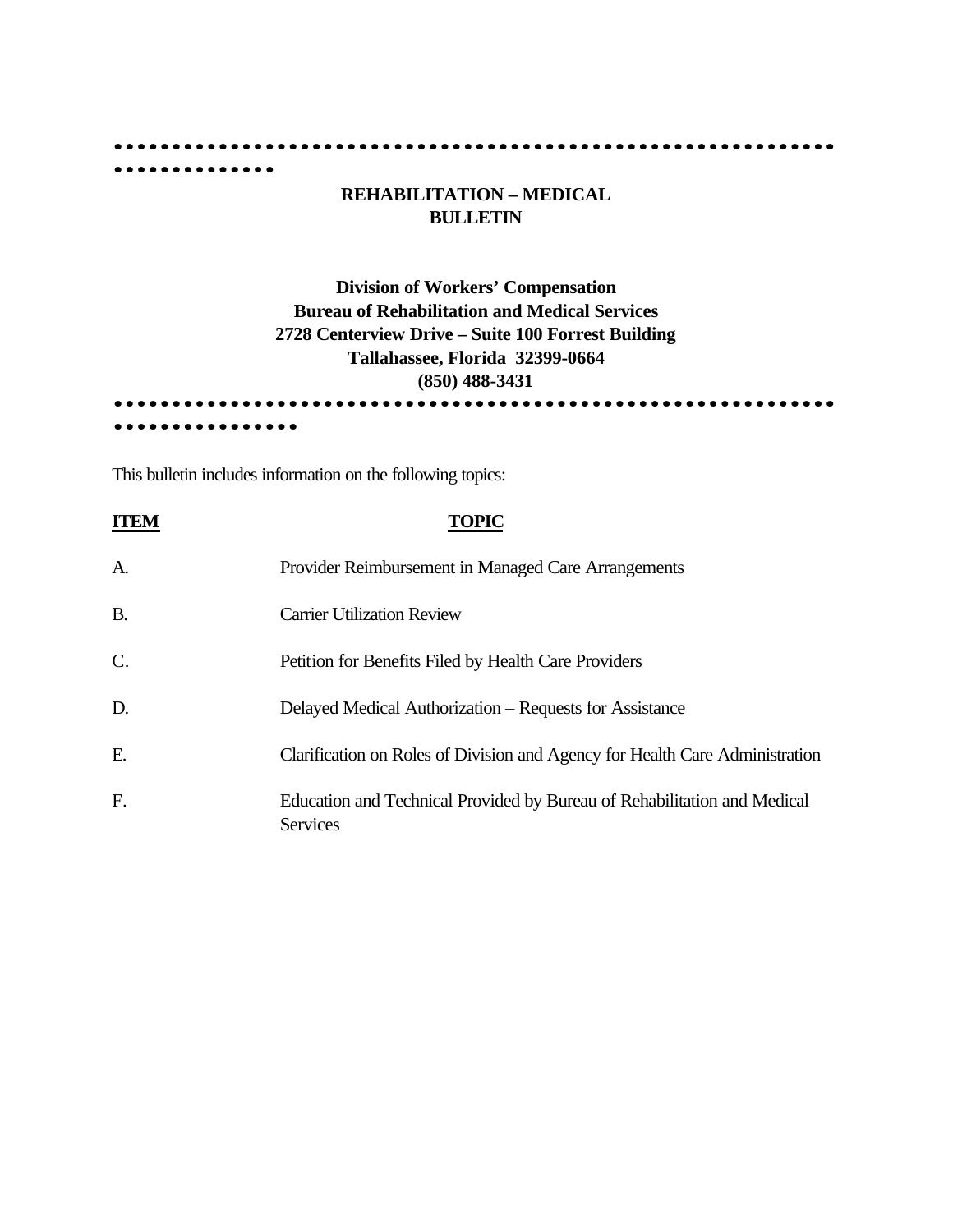#### Bulletin No. 214 DLES/DWC/BRMS January 25, 2000 **PROVIDER REIMBURSEMENT IN MANAGED CARE ARRANGEMENTS:**

The 1993 amendments to workers' compensation law establish section 440.134, Florida Statutes (F.S.), workers' compensation managed care arrangements (WCMCAs). This section mandates that employers furnish medically necessary treatment and care to injured employees solely through WCMCAs offered by insurers. However, section 440.134, F.S., does not specifically address reimbursement to health care providers who provide medical services through managed care arrangements.

Statutorily charged with reimbursement determination responsibilities in section 440.13(12), F.S., the Governor's three member panel is responsible for adopting schedules of maximum reimbursement allowances. Moreover, section 440.13(12), F.S., is the only section of Chapter 440, F.S., that legislates reimbursement for workers' compensation medical services and supplies, whether the usual and customary charge, the agreed-upon contract price or the maximum reimbursement allowance (MRA) in the schedules provided for in this section. The law does not require an insurer to negotiate any health care provider payment based on the schedules approved by the panel for medical services provided through an insurer's WCMCA.

At this time there appears to be confusion in the industry that an insurer must use the 1997 Florida Workers' Compensation Health Care Provider Fee For Service Reimbursement Manual (1997 RM) as a benchmark when negotiating a contract for reimbursement with a health care provider. Many WCMCAs are currently utilizing the 1997 RM as the basic guide in contracting with health care providers although they are not required to do so. As a point of clarification, an insurer does not have to contract above, below or at the established maximum reimbursement allowance listed in the 1997 RM. When the terms of payment with a provider within a WCMCA are established by an insurer, the contracted levels of reimbursement may be provider specific or may be based on any national treatment standards and guidelines for authorization and reimbursement of medically necessary services. However, the contractual terms must be mutually accepted by both parties. For example, while the 1997 RM does not address payment for services not yet rendered or prepayment, when contractual arrangements are established between the provider and insurer, prepayment for specific services may be stipulated in the contract.

An insurer may utilize various medical resources in provider reimbursement contracting. The traditional workers' compensation cost containment policies and schedules of MRAs do not have to be adopted by an insurer. Another provider reimbursement option may be for an insurer to set up a capitated contract with a provider. An insurer may enter into such contracts only if the capitated amount for rendering covered medical services will be paid directly to the person who contracts with the insurer. A copy of the capitated contract, excluding the capitated amount, must be filed with the Agency for Health Care Administration for approval before implementation.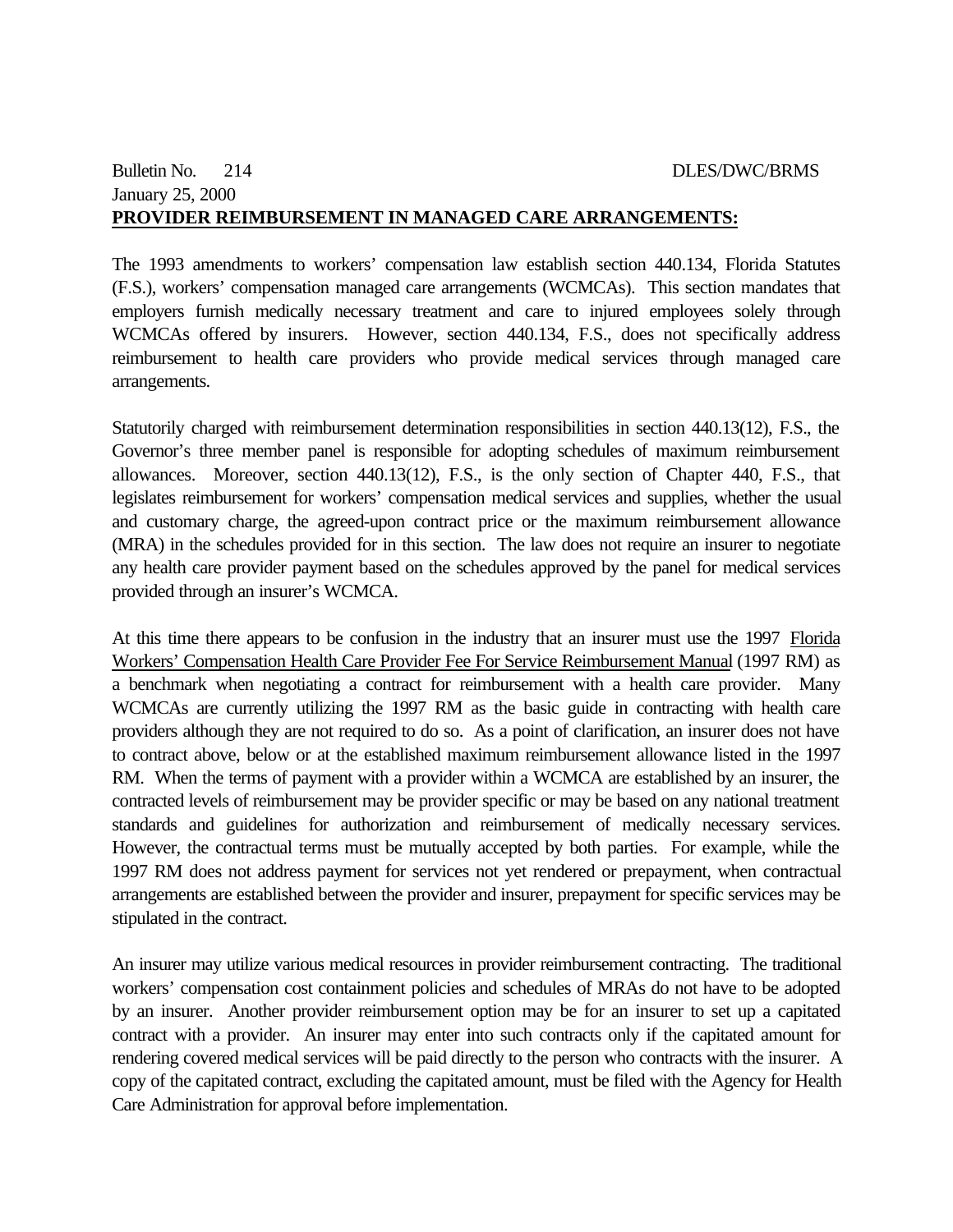**CAVEAT:** Any treatment rendered by a provider outside a WCMCA must be reimbursed by an insurer according to the Division's promulgated schedule and reimbursement guidelines in effect.

## **CARRIER UTILIZATION REVIEW:**

In many instances the division is finding that carriers are not properly managing their utilization review of cases. Where overutilization is identified, carriers are inappropriately reporting to the division rather than attempting to resolve issues through their internal utilization review process. When remedial treatment is rendered through a WCMCA, s.440.13 (8), F.S., allows carriers to refer instances of overutilization to the division for a determination of whether the health care provider (HCP) has engaged in a pattern or practice of inappropriate utilization or other specific regulatory violations under the workers' compensation law.

The division's interpretation of the carrier's responsibility under this citation is that a carrier should not report an individual HCP in its WCMCA provider network after each utilization review case finding. However, when the carrier has documentation that a HCP has utilized medical treatment inappropriately and has not responded to the corrective action interventions in the approved plan of operation, the carrier should include the same information presented to the HCP during the utilization review process including a copy of any independent medical evaluation when making a referral to the division. The referral should include documentation of appropriate interventions to correct the utilization problem as well as the final determination of any formal grievance filed by the HCP related to the case.

Carriers and their agents should not refer possible instances of overutilization to the division unless the utilization process has included a review by a physician to substantiate inappropriate service. Furthermore, the treating physician should be given timely, objective feedback regarding specific services for which the carrier has identified utilization concerns or the reason for the objection. Lastly, a credible utilization review process should allow the treating physician to address utilization questions or issues with a peer designated by the carrier according to the plan of operation. Referrals from carriers based solely on duration of care which has neither been properly substantiated by a peer nor specifically identified to the provider are not valid referrals of overutilization. In addition, when overutilization has been properly substantiated and the carrier has not taken timely corrective action or deauthorized the HCP, the division may determine that penalties against the HCP by the carrier are not appropriate. Both carriers and HCP's should be aware that the division may assess administrative fines against, or issue an order for repayment to either the carrier or HCP if it establishes a pattern or practice of inappropriate utilization review or improper reimbursement.

# **PETITION FOR BENEFITS FILED BY HEALTH CARE PROVIDERS:**

Some Health Care Providers (HCP's) are inappropriately utilizing the Petition For Benefits (PFB) venue for resolving reimbursement and utilization disputes with carriers. When reimbursement or utilization disputes arise between carriers and HCP's, it is the exclusive jurisdiction of the division to resolve such disputes that arise subsequent to January 1, 1994. Under no circumstance should a HCP or carrier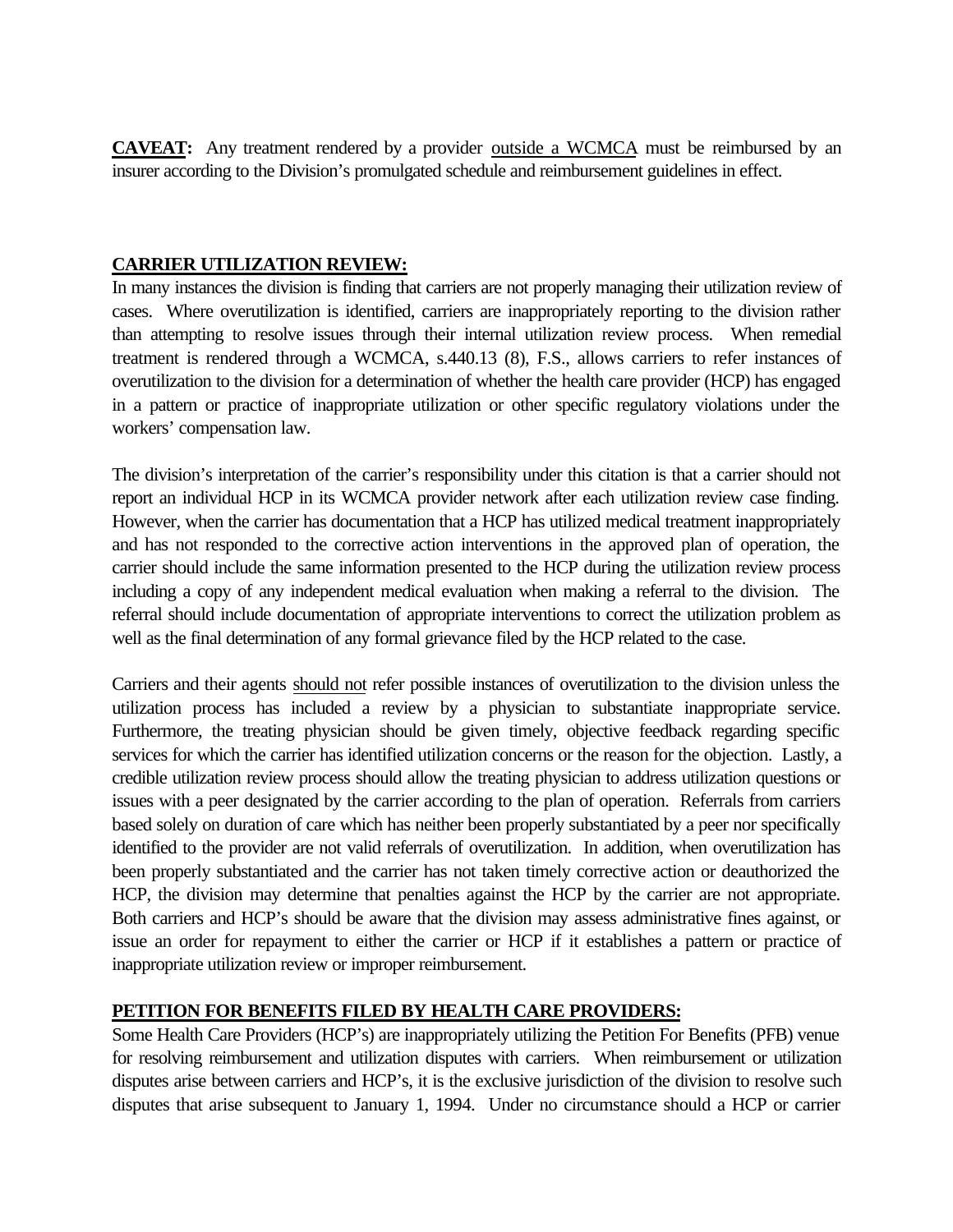attempt to resolve either dispute by filing a PFB for a hearing before a Judge of Compensation Claims (JCC). Any PFB filed by a HCP related to reimbursement or utilization issues is inappropriate and will be rejected by the division as improper.

When the remedial treatment in dispute between a HCP and carrier was rendered through a WCMCA, the division will only accept disputes in the following situations: (1) the reimbursement contract between carrier and the HCP must specify that reimbursement is according to the division's Reimbursement Schedule promulgated as a rule under the Florida Administrative Code. Reimbursement contracts which include alterations or modifications of the division's rule (including discounts or percentage or increases over the maximum reimbursement allowances) or which are based on selected provisions of the rule are not within the jurisdiction of the division.

(2) the petitioner provides the division with documentation that the dispute resolution provisions of s.440.134(6)(c), F.S., have been made available and exhausted by the HCP. Therefore, a carrier's plan of operation must include the provision of such documentation to the HCP and the dispute resolution process implemented under s.440.134, F.S., must inform the HCP of the right to petition the division within 30 days as required in s.440.13(7), F.S.

## **DELAYED MEDICAL AUTHORIZATION – REQUESTS FOR ASSISTANCE (RFA)**

The division continues to receive inappropriate "medical authorization" Requests For Assistance (RFA) from injured employees subject to WCMCA's. Carriers must be cognizant that the authorization of medical treatment within a WCMCA is the responsibility of the physician Medical Care Coordinator (MCC) and not the adjuster. In cases where the division determines that medically necessary treatment within a WCMCA is delayed pending "authorization" by an adjuster or other inappropriate utilization review techniques, such a finding may establish a pattern of questionable claims handling by the carrier. Therefore, in instances where the adjuster questions a remedial service ordered by a HCP for the treatment or care of an injured employee, irrespective of whether the question arises from compensability or medical necessity, an adjuster may not delay the delivery of treatment or care authorized by the MCC. Inappropriate delays in treatment based solely on obtaining "authorization" from an adjuster may also constitute inappropriate denial of medical benefit to be resolved by the JCC.

## **ROLES OF THE DIVISION AND AGENCY FOR HEALTH CARE ADMINISTRATION:**

All employers subject to the workers' compensation law must provide remedial medical treatment through a WCMCA for any injury sustained on or subsequent to January 1, 1997. The Division and the Agency for Health Care Administration (AHCA) share responsibility for the overall successful implementation of this 1997 WCMCA legislation. While AHCA has the direct frontline responsibility to insure that carriers provide access to remedial treatment under a WCMCA through adequate provider networks and appropriate plans of operation, the division has the responsibility to oversee all aspects of the benefit provision and carrier performance. It is the division's mission to ensure injured employees are treated fairly and to control cost for employers through a self-executing workers' compensation system. Because an efficient and effective delivery process for remedial treatment does affect the carrier's obligation to provide proper medical and disability benefits, the division's jurisdiction extends into scrutiny of an approved WCMCA plan of operation, whenever necessary. In contrast, ACHA's